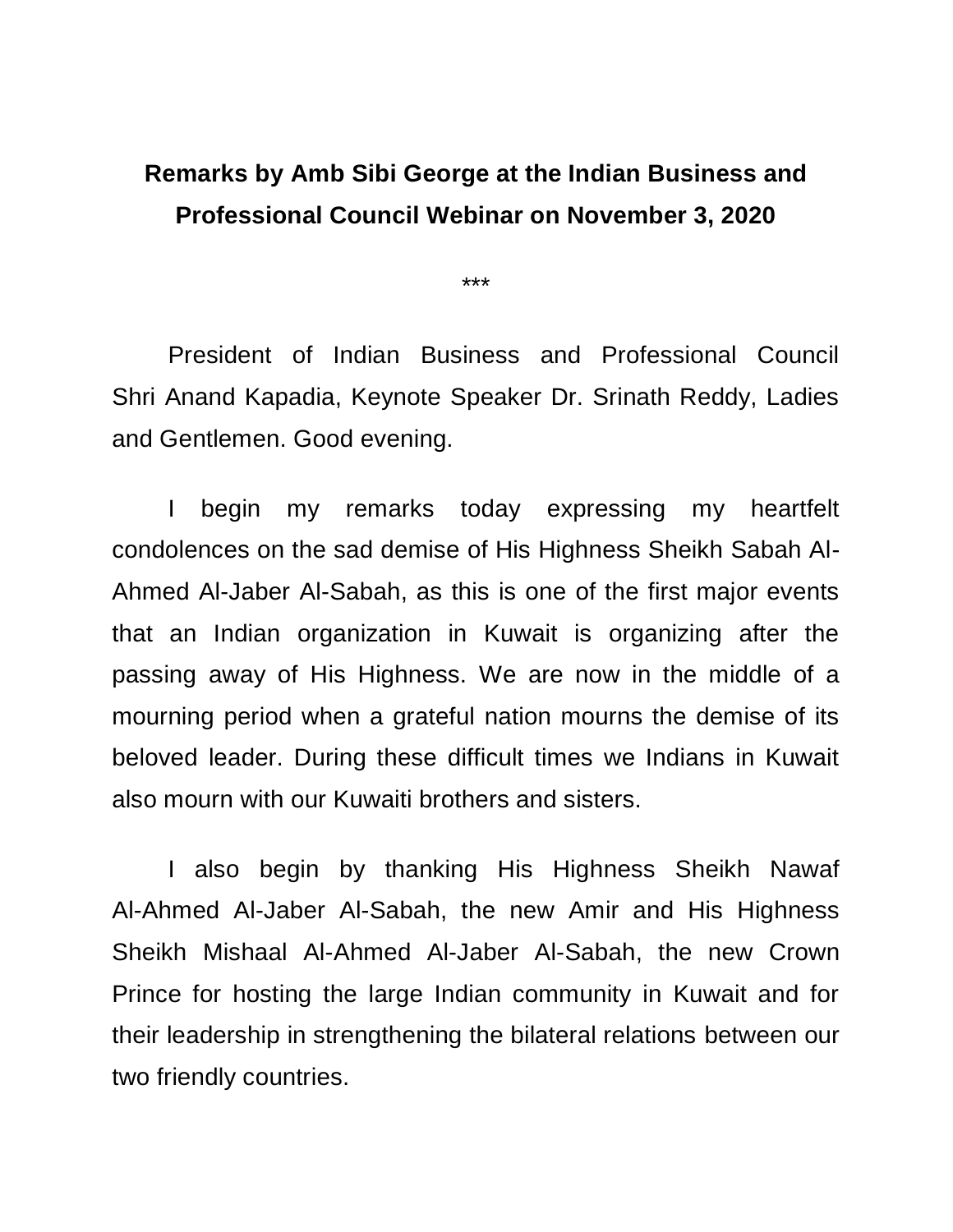I thank the IBPC team for the initiative in organizing this Webinar on the important topic 'How can we reshape the World Economy through global health'. I am happy to see that we are joined today in this Webinar by senior businessmen and distinguished professionals from all over Kuwait representing several important sectors.

When we attend this important event here in Kuwait, another important event is taking place in another part of the world, when the second largest democracy in the world is in the middle of the polls, in the middle of concerns on health and economy. In India too we had elections in a few states today.

In fact, the interconnected topics of how to safeguard public health and at the same time keep the economy growing have become major concerns of almost everyone today, every country, every government- both national and local, every business enterprise-big and small and even every family. The COVID-19 crisis which began as a health challenge, has evolved into an economic disruption, a geopolitical shock and a global challenge of a magnitude that humanity has not experienced since World War–II.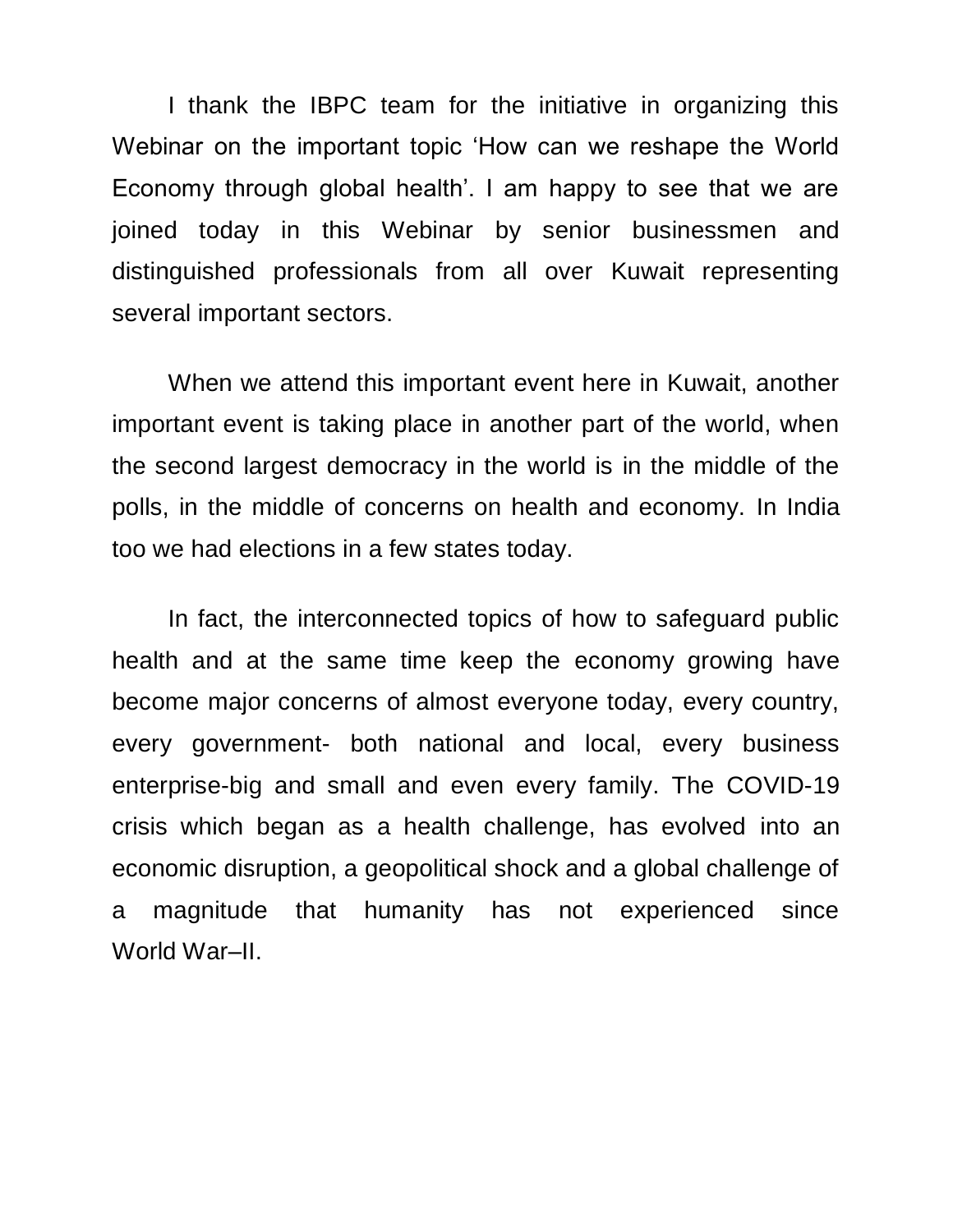To quote External Affairs Minister Dr. S Jaishankar who said in one of his major addresses recently, one of the consequences of this most catastrophic global development "will be that those living in extreme poverty will increase for the first time in a quarter century. But there are other results as well, among them how countries perceive national security and global trade so much more differently than before. The additional stresses on the global system will surely aggravate its already difficult predicament." Unquote. It is in this context that I look forward to listening to our Keynote Speaker Dr. Srinath Reddy on the topic 'How can we reshape the World Economy through global health'.

In India, we are addressing the challenges on economy and health through a multi-pronged strategy including through the Aatmanirbhar Bharat. These announcements by Hon'ble Prime Minister are a big stimulus to the economy, particularly to small businesses and the informal sector. Let me quote from an interview that Hon'ble Prime Minister of India gave recently, I quote: "We saw how a new world order was formed after World War II. Something similar will happen post Covid-19. This time, India will ride the bus of manufacturing and integrating in global supply chains. We have specific advantages in the form of democracy, demography and demand." Unquote.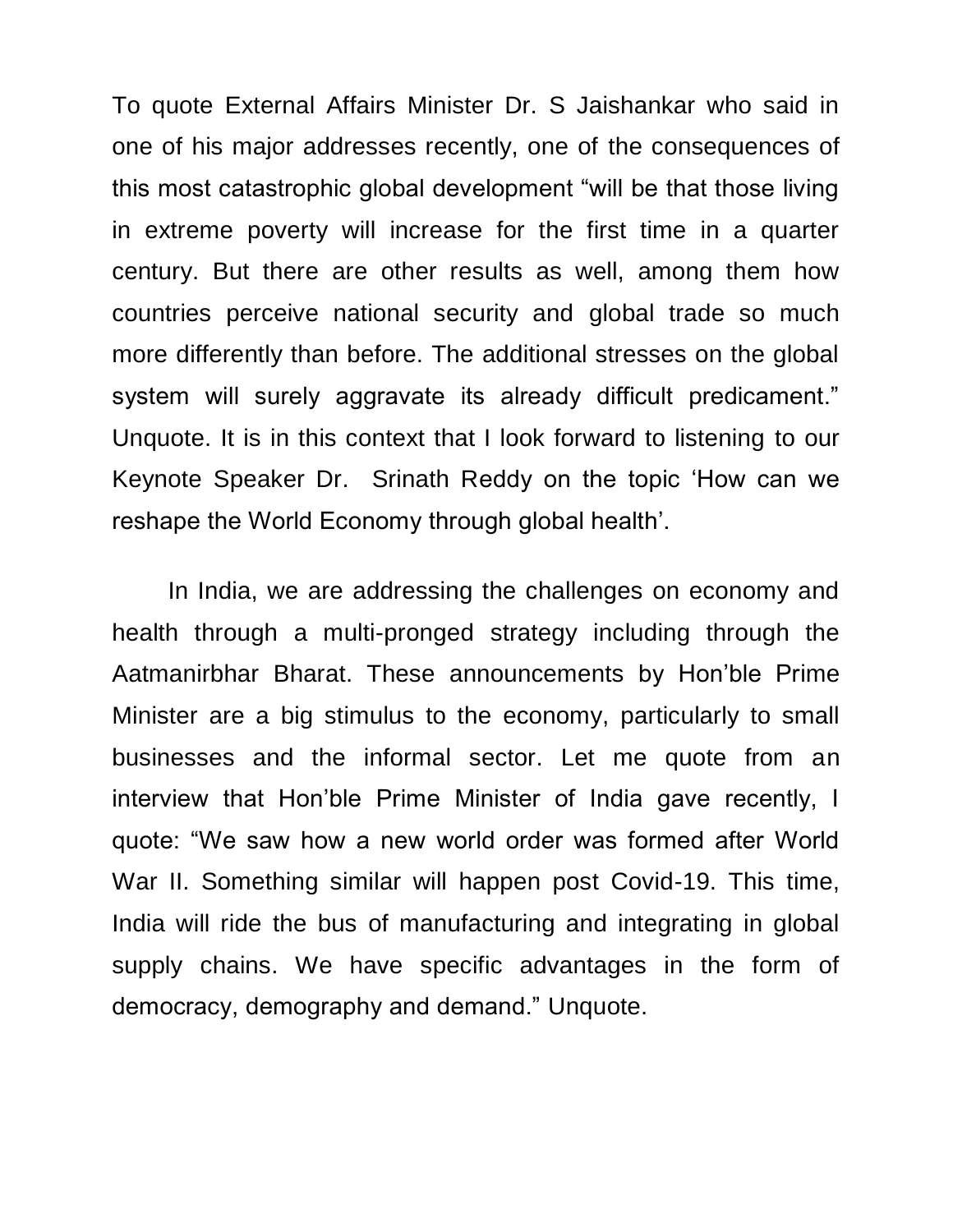Referring to India's health sector Prime Minister said, "India's pharma sector, during the past few months, has already demonstrated the way ahead. India has emerged as a key player in global pharma supply chains. We have become the second largest manufacturer of PPE kits in a very short duration. India is also making a mark in manufacturing technologically advanced items like ventilators and from almost negligible capacity earlier, we are now manufacturing thousands of ventilators in quick time."

Now that we have successfully established this model, we can emulate it in other fields. Our recently launched Production-Linked Incentive (PLI) schemes for mobile manufacturing, pharmaceutical and medical devices are good examples of this focused and targeted approach to attract internationally reputed investors to create capacities with global scales and competitiveness, as well as make India their export hub. According to Moody's, 154 Greenfield projects from the US have come to India in 2020, compared to 86 in China, 12 in Vietnam and 15 in Malaysia. This is a clear indication of global confidence in India's growth story going forward.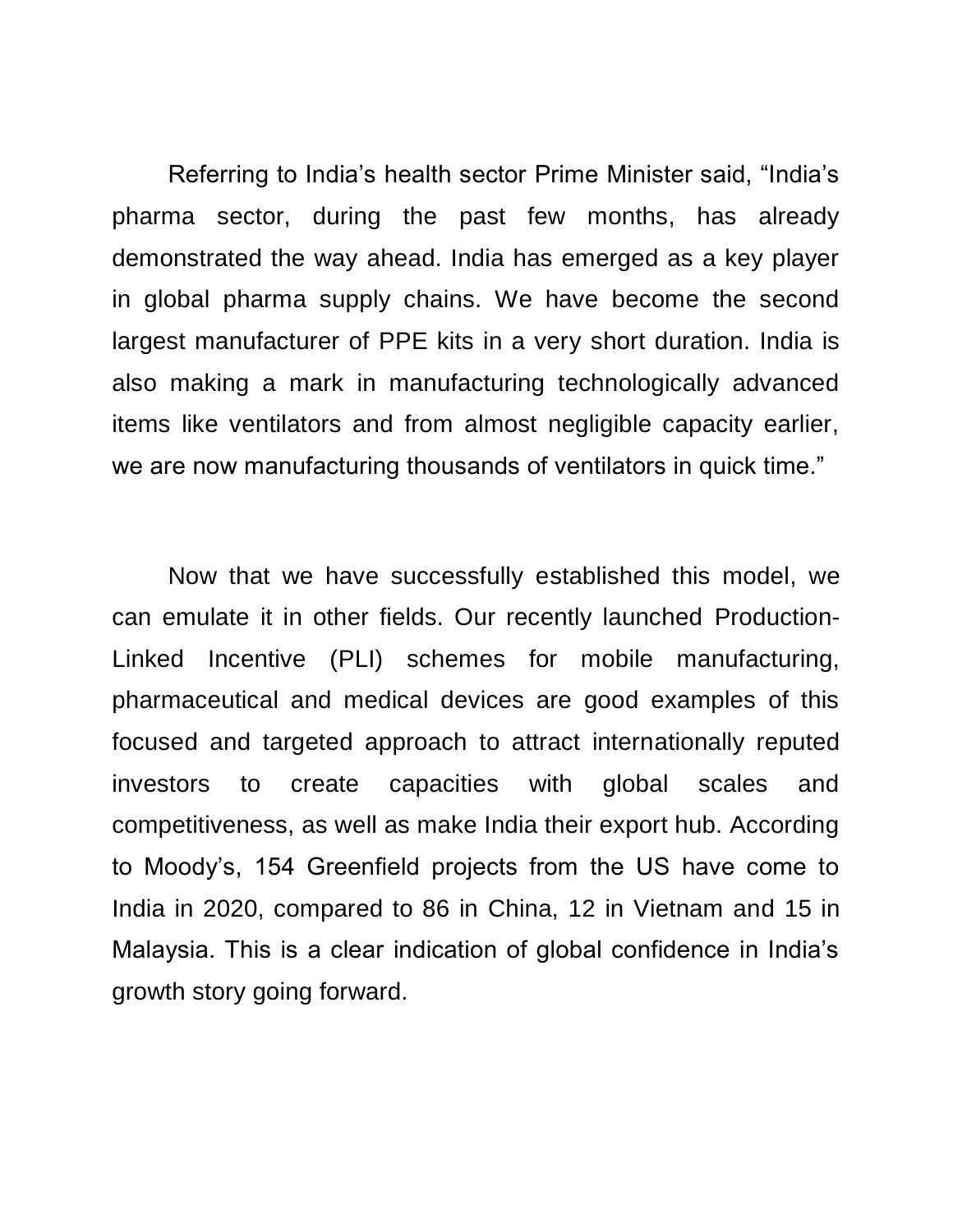Let me conclude with what Prime Minister said about Aatmanirbhar Bharat. "When we say Aatmanirbhar Bharat, we mean an India that is, first of all, self-reliant. A self-reliant India is also a reliable friend for the world. A self-reliant India does not mean an India that is self-centred. When a child reaches the age of 18, even the parents tell him or her to become Aatmanirbhar. This is natural. Today we are using our Aatmanirbharta to help the world in the medical field. For instance, we are producing vaccines and drugs without increasing costs or putting restrictions. A relatively poor country like ours incurs a huge cost to educate doctors, who are today spread across the globe, helping humanity. We never stopped them from migrating. When India becomes Aatmanirbhar in a certain field, it always helps the world." Unquote

One of the best examples of our Aatmanirbharta is the presence of large number of Indian doctors and medical professionals in countries like Kuwait, larger Gulf region, where they are actively involved in fixing health thereby contributing in reshaping the economy of the region. There are several key areas such as energy security, ICT, trade and investment, infrastructure development projects, healthcare, automobiles, petrochemicals and education where there exists huge potential to broaden our longstanding partnership and further establish our Aatmanirbharata.